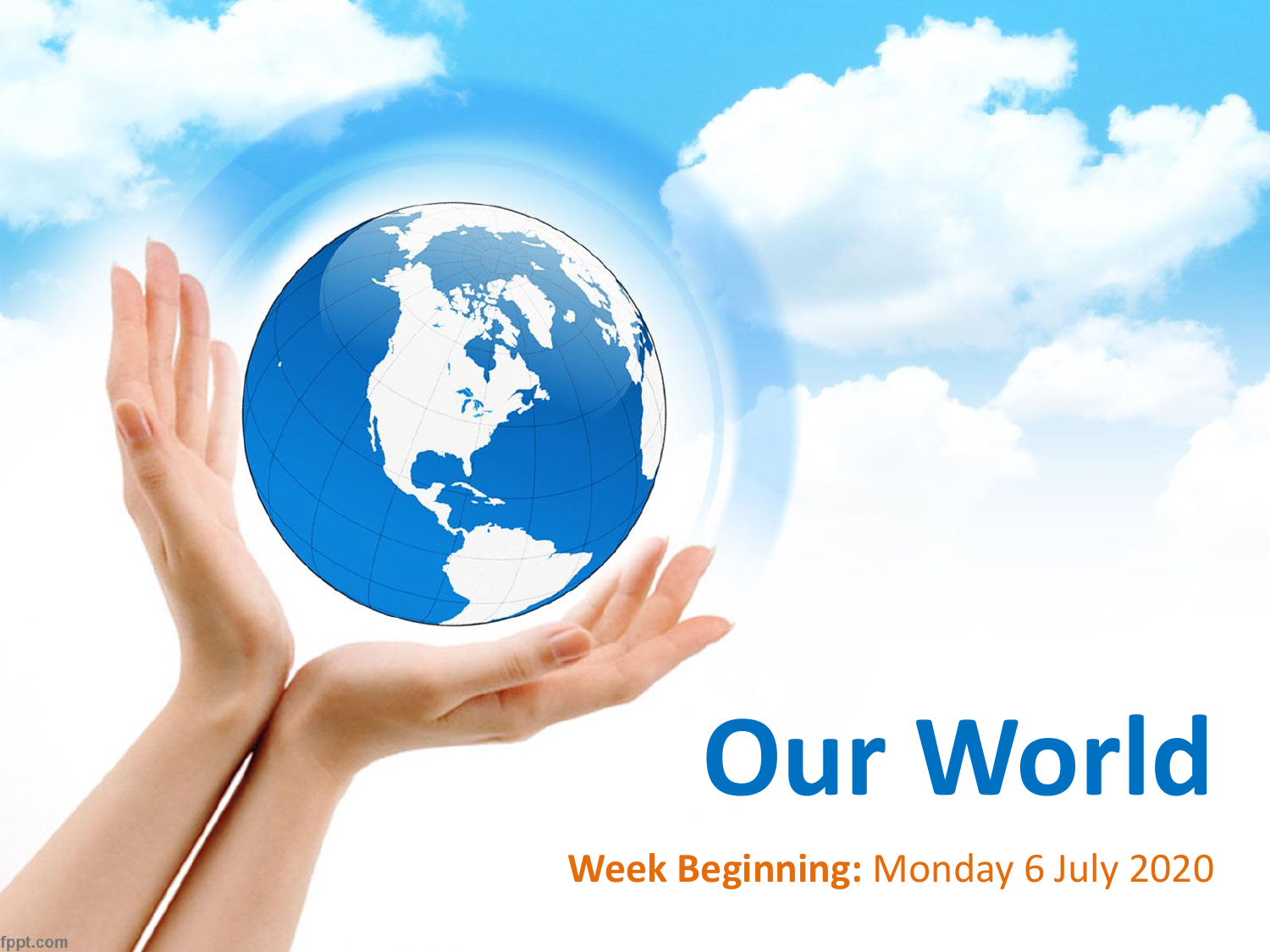

### **This Week in Our World…**

#### This week the focus of **'Our World'** is the Sun!

NASA have filmed the Sun for ten years and produced a film to show what happens to this amazing star to help scientists learn more about how the Sun affects the rest of the solar system.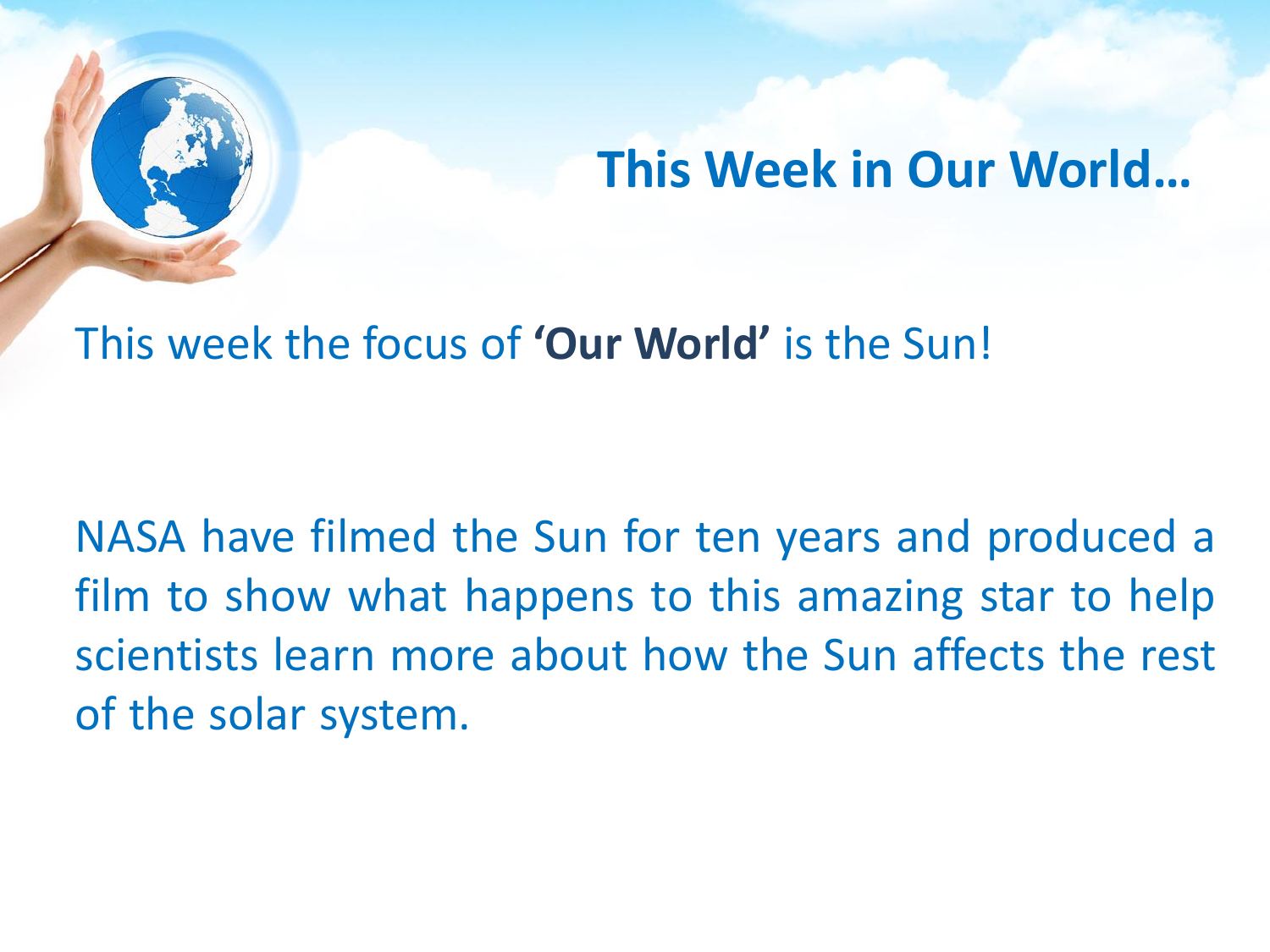



## **What's the background?**

The Sun is a star, the only one we can see during the daytime. When we look in the night sky, we see endless dots of light, every one of them is a star just like our Sun.

The Sun is located in the centre of the Solar System. It is a nearly perfect sphere of hot plasma, essentially, a hot ball of glowing gases. It is the most important source of energy for life on Earth. The Sun has a diameter of around 1.39 million kilometres / 864,000 miles. This is 109 times greater than the diameter of our planet.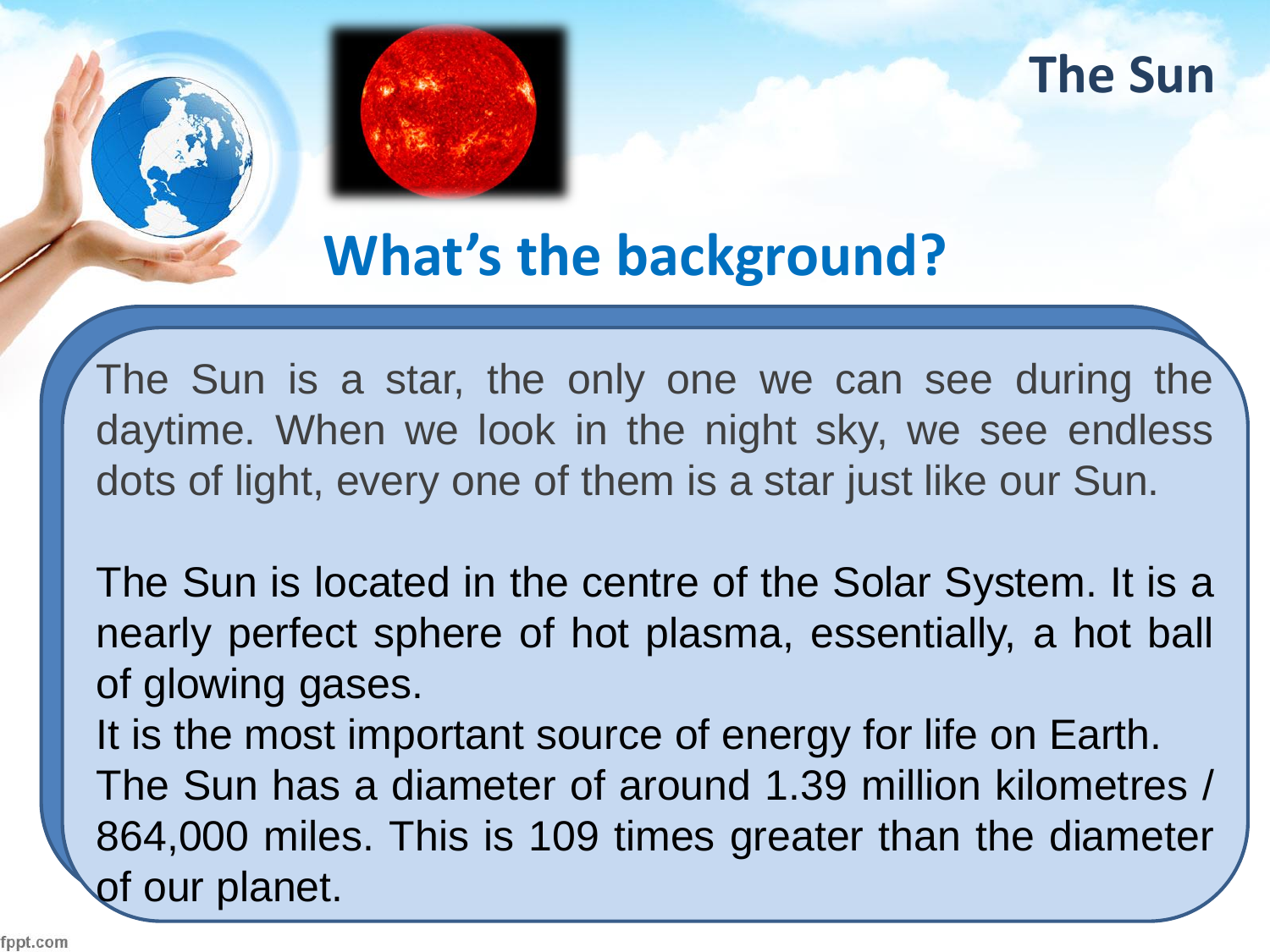

#### **The Sun**

# **What's the background?**

The connection and interactions between the Sun and Earth drive the seasons, ocean currents, weather, climate, radiation belts, and aurorae.

- Though there are billions of stars in the galaxy, our Sun will always be the most special star.
- The Sun spins once every 25 days, but at its poles, it rotates once every 35 days.

The Sun is orbited by eight planets, at least five dwarf planets, millions of asteroids, and up to three trillion comets and icy bodies.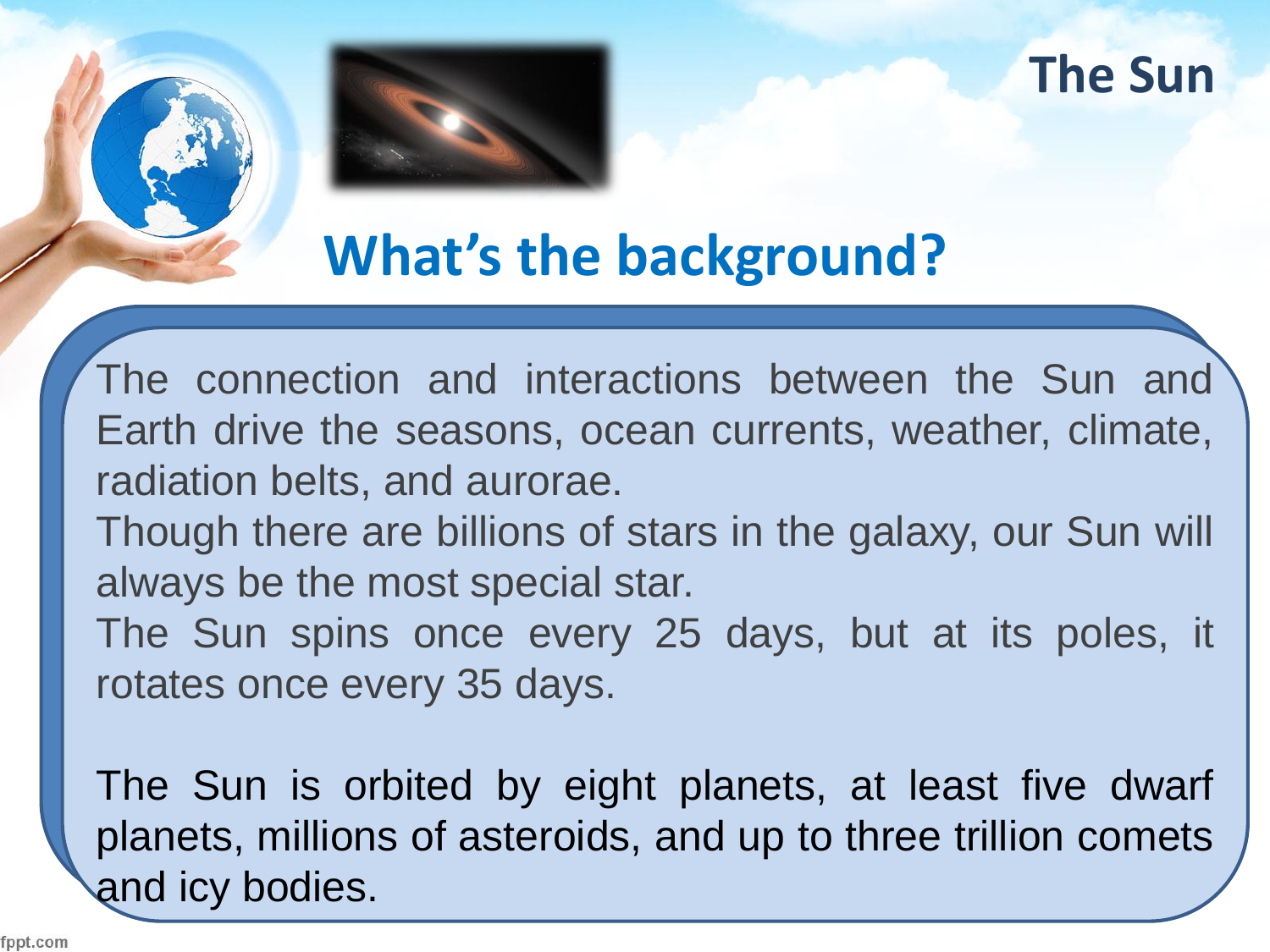#### **Vocabulary Focus**